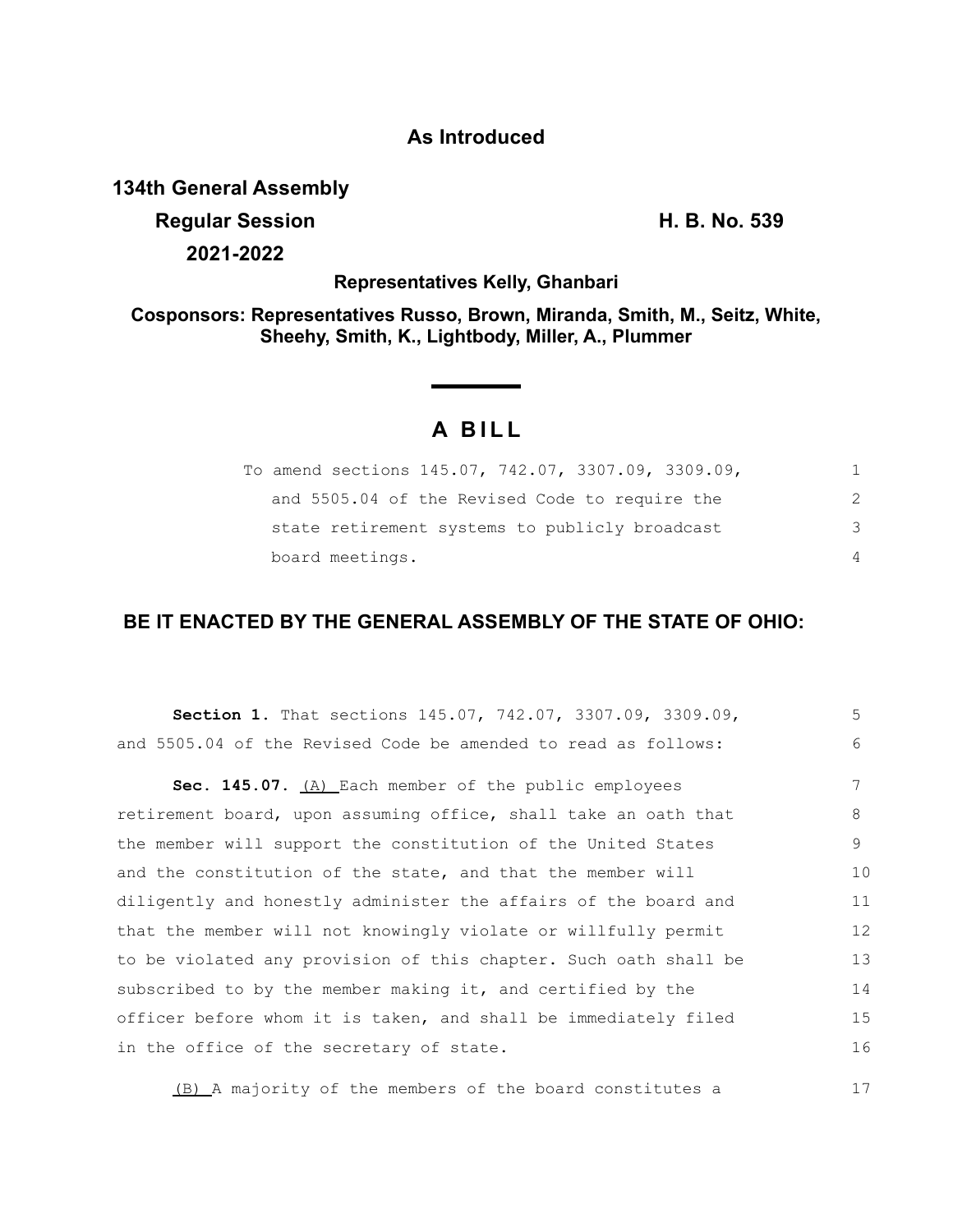quorum. All

(C) Except as otherwise provided in division (D) of this section, all meetings of the board shall be open to the public except executive. Each meeting shall be publicly broadcast at the time it is conducted and archived on the web site of the public employees retirement system for future public access and use. 19 20 21 22 23  $24$ 

(D) Executive sessions as set forth in division (G) of section 121.22 of the Revised Code, and any portions of any sessions discussing medical records or the degree of disability of a member excluded from public inspection by section 145.27 of the Revised Code are not subject to division (C) of this section.

**Sec. 742.07.** (A) Within three months after all of the first appointed members of the board of trustees of the Ohio police and fire pension fund have been appointed and qualified, the governor shall call the first meeting of the board, and thereafter meetings of the board shall be called in such manner and at such times as the board prescribes, provided, that the board shall meet at least four times annually. All

(B) Except as otherwise provided in division (C) of this section, all meetings of the board shall be open to the public except executive. Each meeting shall be publicly broadcast at the time it is conducted and archived on the web site of the Ohio police and fire pension fund for future public access and use.

(C) Executive sessions as set forth in division (G) of section 121.22 of the Revised Code, and any portions of any sessions discussing medical records or the degree of disability 44 45 46

18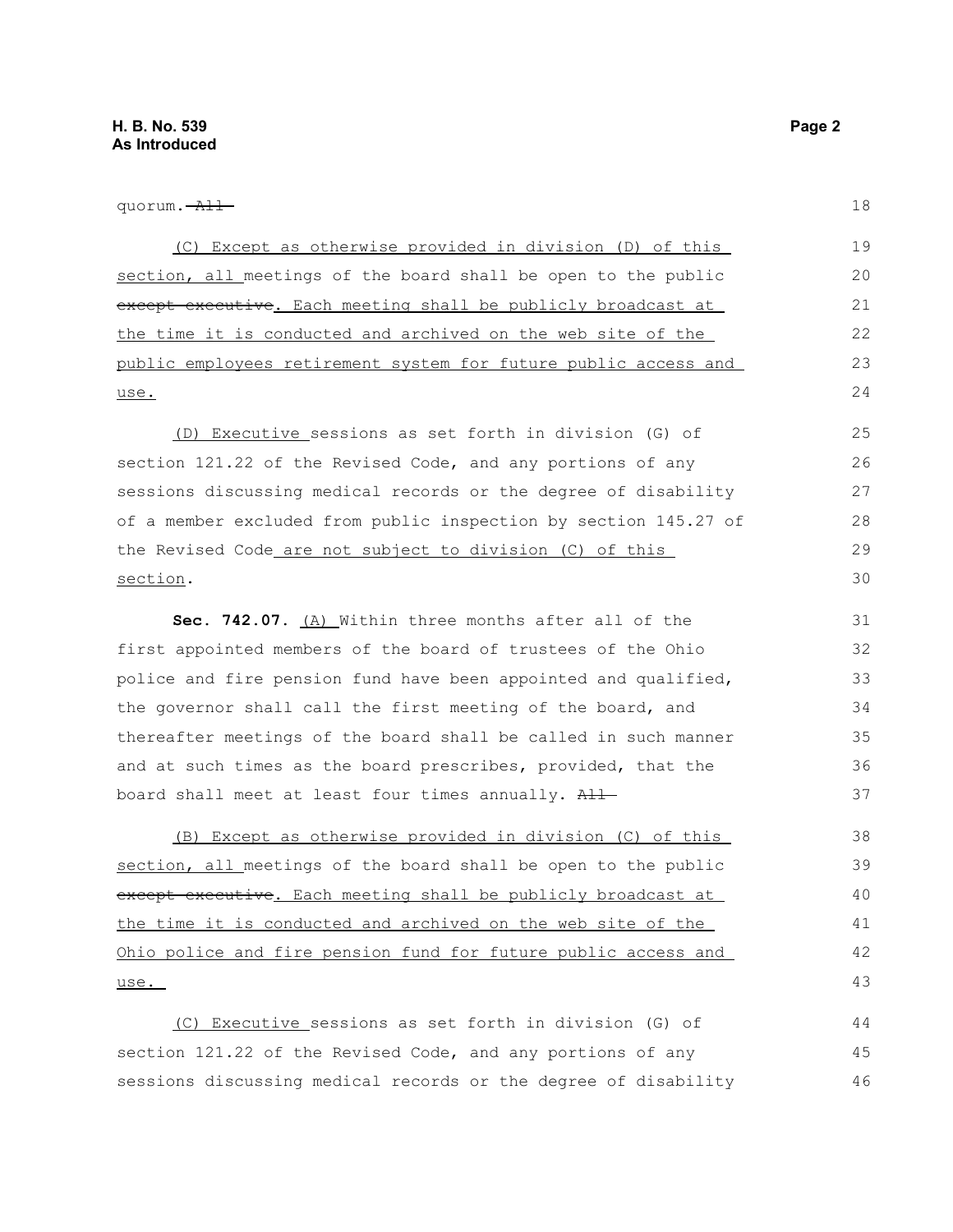of a member excluded from public inspection by section 742.41 of the Revised Code are not subject to division (B) of this section. (D) At its first meeting the board shall organize by electing from its membership a chairperson and a vicechairperson who shall serve for a term of one year. Annually thereafter the board shall elect from its membership a chairperson and a vice-chairperson for a term of one year. (E) A majority of the full membership of the board shall constitute a quorum. **Sec. 3307.09.** (A) A majority of the members of the state teachers retirement board constitutes a quorum for the transaction of any business. All (B) Except as otherwise provided in division (C) of this section, all meetings of the board shall be open to the public except executive. Each meeting shall be publicly broadcast at the time it is conducted and archived on the web site of the state teachers retirement system for future public access and use. (C) Executive sessions as set forth in division (G) of section 121.22 of the Revised Code, and any portions of any sessions discussing medical records or the degree of disability of a member excluded from public inspection by section 3307.20 of the Revised Code are not subject to division (B) of this section. Sec. 3309.09. **(A)** A majority of the members of the school employees retirement board constitutes a quorum for the transaction of any business. Any action taken by the board shall be approved by a majority of the members of the board. All 47 48 49 50 51 52 53 54 55 56 57 58 59 60 61 62 63 64 65 66 67 68 69 70 71 72 73 74 75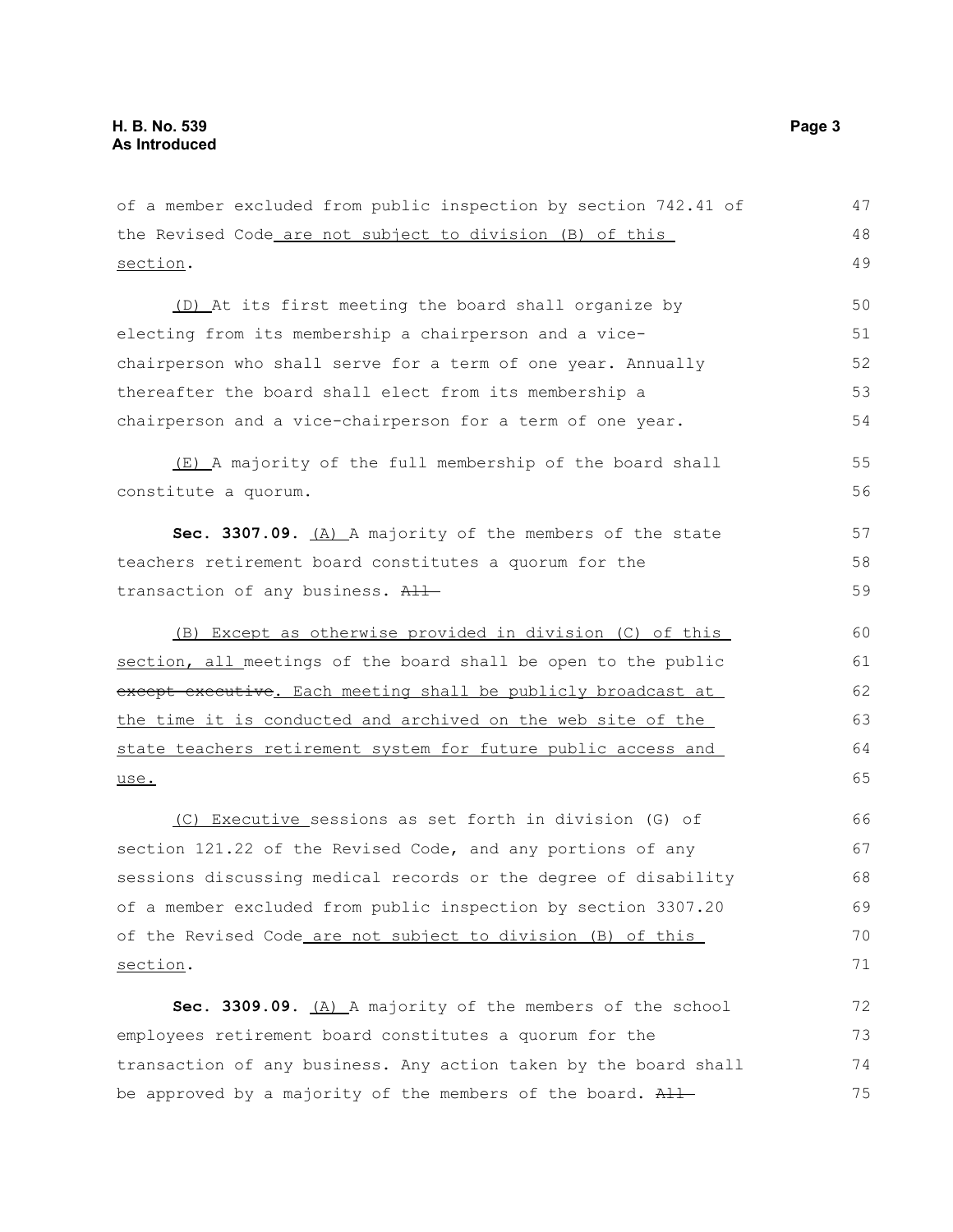(B) Except as otherwise provided in division (C) of this section, all meetings of the board shall be open to the public except executive. Each meeting shall be publicly broadcast at the time it is conducted and archived on the web site of the school employees retirement system for future public access and use. (C) Executive sessions as set forth in division (G) of section 121.22 of the Revised Code, and any portions of any sessions discussing medical records or the degree of disability of a member excluded from public inspection by section 3309.22 of the Revised Code are not subject to division (B) of this section. **Sec. 5505.04.** (A)(1) The general administration and management of the state highway patrol retirement system and the making effective of this chapter are hereby vested in the state highway patrol retirement board. The board may sue and be sued, plead and be impleaded, contract and be contracted with, and do all things necessary to carry out this chapter. The board shall consist of the following members: (a) The superintendent of the state highway patrol; (b) Two retirant members who reside in this state; (c) Five employee-members; (d) One member, known as the treasurer of state's investment designee, who shall be appointed by the treasurer of state for a term of four years and who shall have the following qualifications: (i) The member is a resident of this state. (ii) Within the three years immediately preceding the 76 77 78 79 80 81 82 83 84 85 86 87 88 89 90 91 92 93 94 95 96 97 98 99 100 101 102 103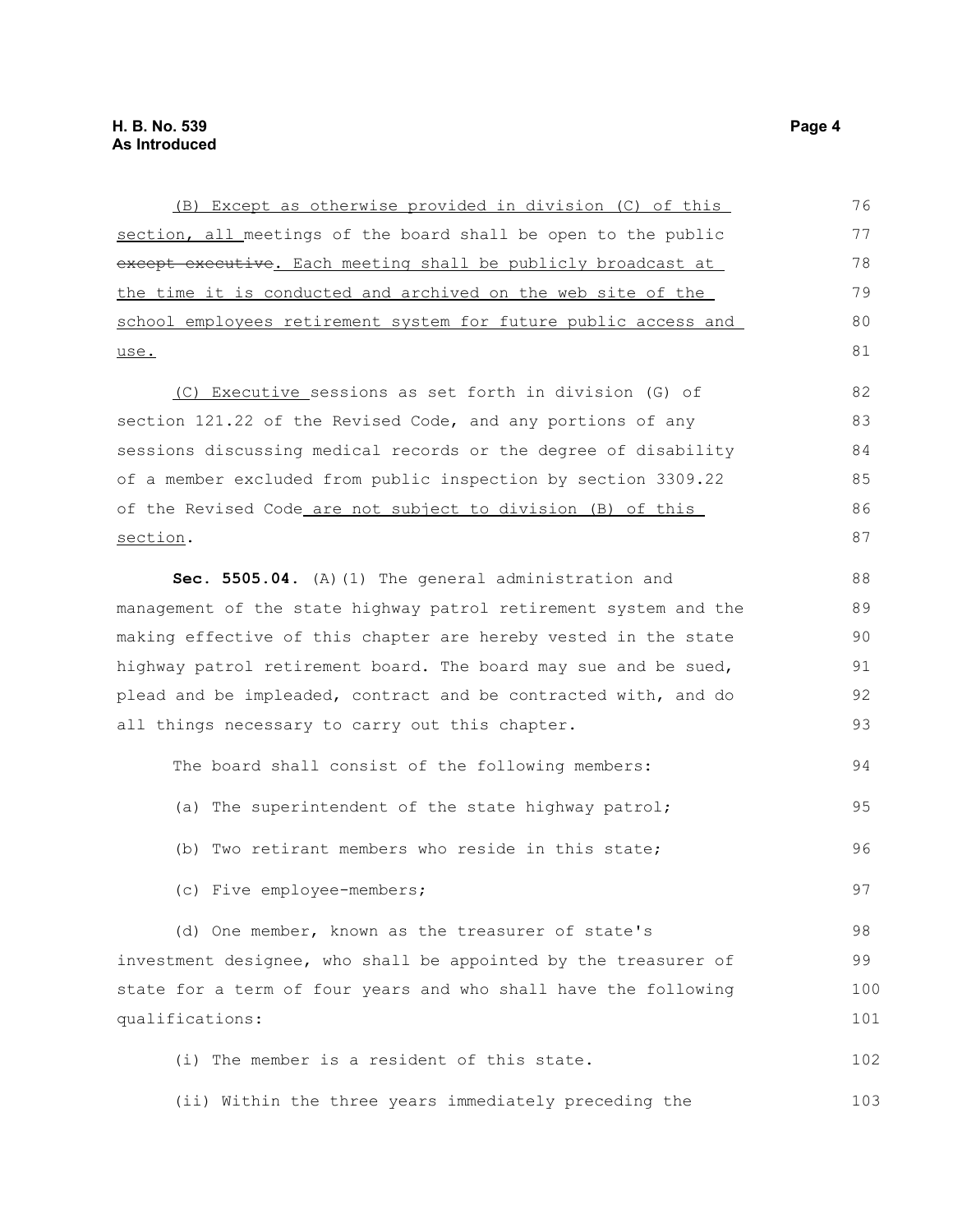appointment, the member has not been employed by the public employees retirement system, police and fire pension fund, state teachers retirement system, school employees retirement system, or state highway patrol retirement system or by any person, partnership, or corporation that has provided to one of those retirement systems services of a financial or investment nature, including the management, analysis, supervision, or investment of assets. 104 105 106 107 108 109 110 111

(iii) The member has direct experience in the management, analysis, supervision, or investment of assets. 112 113

|  | (iv) The member is not currently employed by the state or |  |  |  |  | 114 |
|--|-----------------------------------------------------------|--|--|--|--|-----|
|  | a political subdivision of the state.                     |  |  |  |  | 115 |

(e) Two investment expert members, who shall be appointed to four-year terms. One investment expert member shall be appointed by the governor, and one investment expert member shall be jointly appointed by the speaker of the house of representatives and the president of the senate. Each investment expert member shall have the following qualifications: 116 117 118 119 120 121

(i) Each investment expert member shall be a resident of this state.

(ii) Within the three years immediately preceding the appointment, each investment expert member shall not have been employed by the public employees retirement system, police and fire pension fund, state teachers retirement system, school employees retirement system, or state highway patrol retirement system or by any person, partnership, or corporation that has provided to one of those retirement systems services of a financial or investment nature, including the management, analysis, supervision, or investment of assets. 124 125 126 127 128 129 130 131 132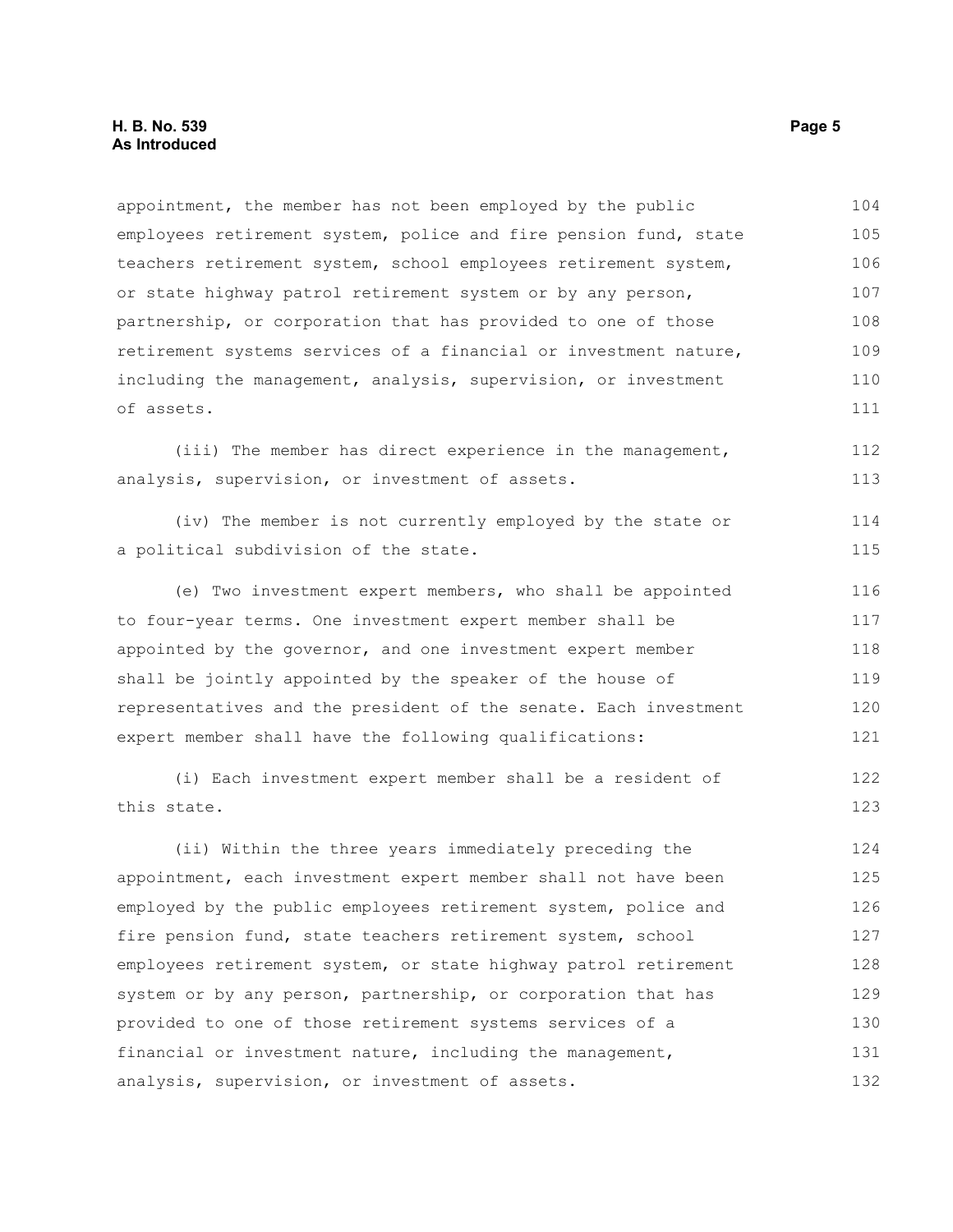| experience in the management, analysis, supervision, or           | 134 |
|-------------------------------------------------------------------|-----|
| investment of assets.                                             | 135 |
| (2) The board shall annually elect a chairperson and vice-        | 136 |
|                                                                   |     |
| chairperson from among its members. The vice-chairperson shall    | 137 |
| act as chairperson in the absence of the chairperson.             | 138 |
| (3) A majority of the members of the board shall                  | 139 |
| constitute a quorum.                                              | 140 |
| (4) The board shall meet not less than once each year,            | 141 |
| upon sufficient notice to the members. All Except as provided in  | 142 |
| division (A) (5) of this section, all meetings of the board shall | 143 |
| be open to the public-except executive. Each meeting shall be     | 144 |
| publicly broadcast at the time it is conducted and archived on    | 145 |
| the web site of the state highway patrol retirement system for    | 146 |
| future public access and use.                                     | 147 |
| (5) Executive sessions as set forth in division (G) of            | 148 |
| section 121.22 of the Revised Code, and any portions of any       | 149 |
| sessions discussing medical records or the degree of disability   | 150 |
| of a member excluded from public inspection by this section are   | 151 |
| not subject to division (A) (4) of this section.                  | 152 |
| (6) Any member appointed under this section shall hold            | 153 |
| office until the end of the member's term or, if later, the date  | 154 |
| the member's successor takes office.                              | 155 |
| (B) The attorney general shall prescribe procedures for           | 156 |
| the adoption of rules authorized under this chapter, consistent   | 157 |
| with the provision of section 111.15 of the Revised Code under    | 158 |
| which all rules shall be filed in order to be effective. Such     | 159 |
| procedures shall establish methods by which notice of proposed    | 160 |
| rules are given to interested parties and rules adopted by the    | 161 |
|                                                                   |     |

(iii) Each investment expert member shall have direct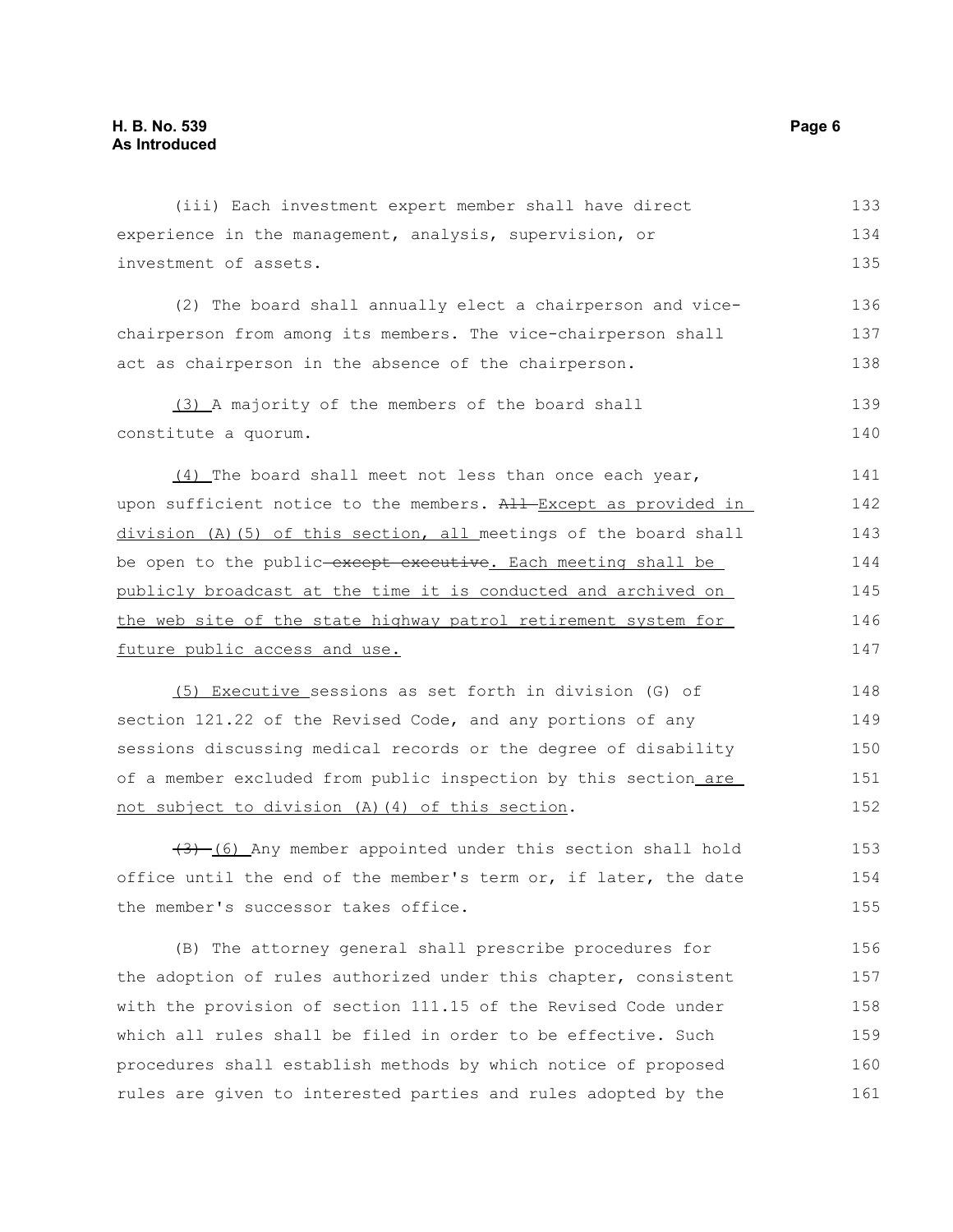#### **H. B. No. 539 Page 7 As Introduced**

board published and otherwise made available. When it files a rule with the joint committee on agency rule review pursuant to section 111.15 of the Revised Code, the board shall submit to the Ohio retirement study council a copy of the full text of the rule, and if applicable, a copy of the rule summary and fiscal analysis required by division (B) of section 106.024 of the Revised Code. 162 163 164 165 166 167 168

(C)(1) As used in this division, "personal history record" means information maintained by the board on an individual who is a member, former member, retirant, or beneficiary that includes the address, electronic mail address, telephone number, social security number, record of contributions, correspondence with the system, and other information the board determines to be confidential. 169 170 171 172 173 174 175

(2) The records of the board shall be open to public inspection and may be made available in printed or electronic format, except for the following which shall be excluded: the member's, former member's, retirant's, or beneficiary's personal history record and the amount of a monthly allowance or benefit paid to a retirant, beneficiary, or survivor, except with the written authorization of the individual concerned. 176 177 178 179 180 181 182

(D) All medical reports and recommendations are privileged except as follows:

(1) Copies of such medical reports or recommendations shall be made available to the individual's personal physician, attorney, or authorized agent upon written release received from such individual or such individual's agent, or when necessary for the proper administration of the fund to the board-assigned physician. 185 186 187 188 189 190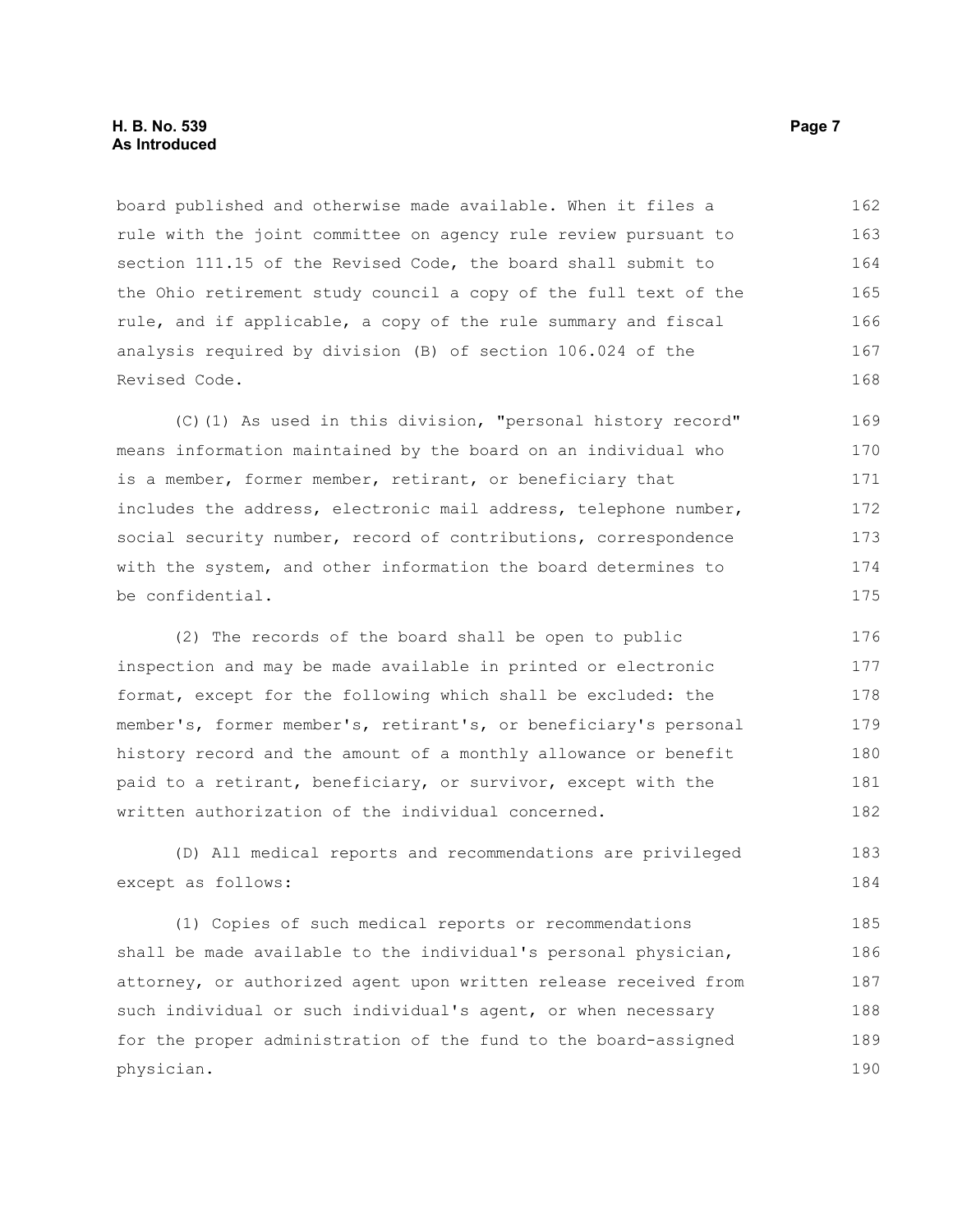(2) Documentation required by section 2929.193 of the Revised Code shall be provided to a court holding a hearing under that section. 191 192 193

(E) Notwithstanding the exceptions to public inspection in division (C)(2) of this section, the board may furnish the following information: 194 195 196

(1) If a member, former member, or retirant is subject to an order issued under section 2907.15 of the Revised Code or an order issued under division (A) or (B) of section 2929.192 of the Revised Code or is convicted of or pleads guilty to a violation of section 2921.41 of the Revised Code, on written request of a prosecutor as defined in section 2935.01 of the Revised Code, the board shall furnish to the prosecutor the information requested from the individual's personal history record. 197 198 199 200 201 202 203 204 205

(2) Pursuant to a court order issued under Chapters 3119., 3121., and 3123. of the Revised Code, the board shall furnish to a court or child support enforcement agency the information required under those chapters.

(3) At the written request of any nonprofit organization or association providing services to retirement system members, retirants, or beneficiaries, the board shall provide to the organization or association a list of the names and addresses of members, former members, retirants, or beneficiaries if the organization or association agrees to use such information solely in accordance with its stated purpose of providing services to such individuals and not for the benefit of other persons, organizations, or associations. The costs of compiling, copying, and mailing the list shall be paid by such entity. 210 211 212 213 214 215 216 217 218 219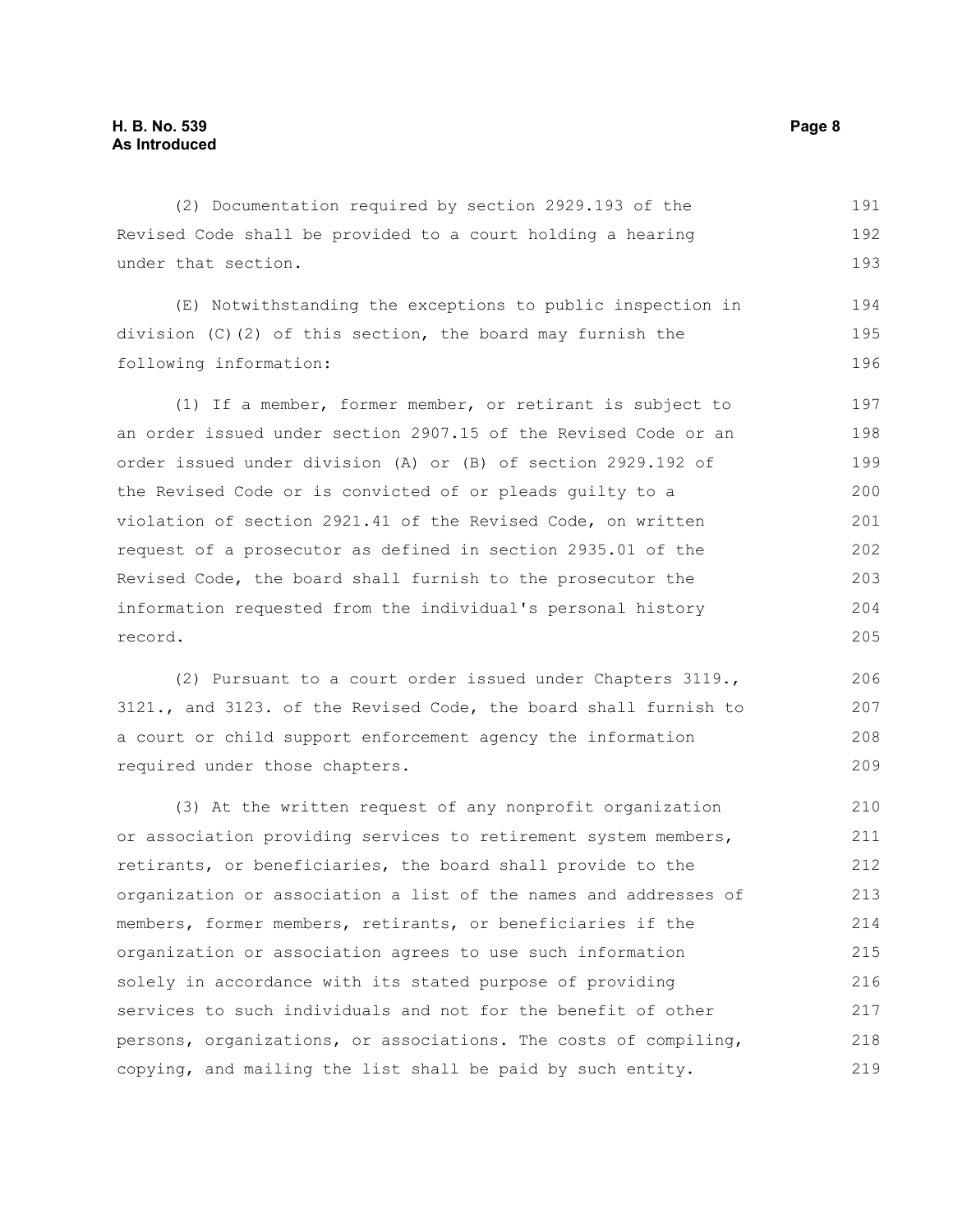### **H. B. No. 539 Page 9 As Introduced**

(4) Within fourteen days after receiving from the director of job and family services a list of the names and social security numbers of recipients of public assistance pursuant to section 5101.181 of the Revised Code, the board shall inform the auditor of state of the name, current or most recent employer address, and social security number of each member whose name and social security number are the same as those of a person whose name or social security number was submitted by the director. The board and its employees, except for purposes of furnishing the auditor of state with information required by this section, shall preserve the confidentiality of recipients of public assistance in compliance with section 5101.181 of the Revised Code. 220 221 222 223 224 225 226 227 228 229 230 231 232

(5) The system shall comply with orders issued under section 3105.87 of the Revised Code.

On the written request of an alternate payee, as defined in section 3105.80 of the Revised Code, the system shall furnish to the alternate payee information on the amount and status of any amounts payable to the alternate payee under an order issued under section 3105.171 or 3105.65 of the Revised Code.

(6) At the request of any person, the board shall make available to the person copies of all documents, including resumes, in the board's possession regarding filling a vacancy of an employee member or retirant member of the board. The person who made the request shall pay the cost of compiling, copying, and mailing the documents. The information described in this division is a public record. 240 241 242 243 244 245 246

(7) The system shall provide the notice required by section 5505.263 of the Revised Code to the prosecutor assigned to the case. 247 248 249

233 234